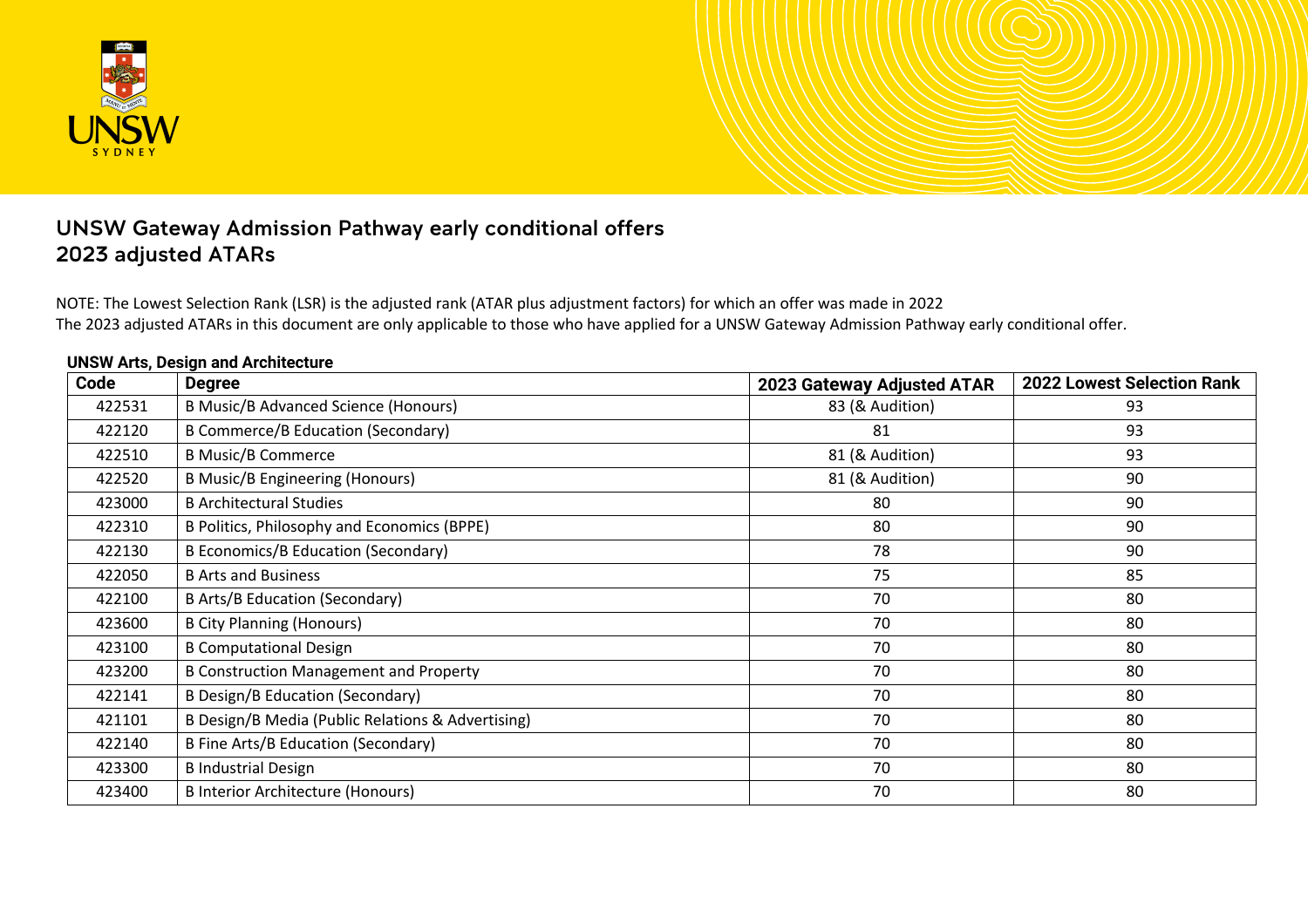| 422200 | <b>B</b> International Studies                                     | 70              | 85 |
|--------|--------------------------------------------------------------------|-----------------|----|
| 422210 | B International Studies/B Media (Communication and Journalism)     | 70              | 85 |
| 422220 | B International Studies/B Media (Public Relations and Advertising) | 70              | 85 |
| 422230 | B International Studies/B Media (Screen and Sound Production)      | 70              | 85 |
| 423500 | B Landscape Architecture (Honours)                                 | 70              | 80 |
| 422700 | <b>B Media (Communication and Journalism)</b>                      | 70              | 80 |
| 422701 | B Media (Communication and Journalism)/B Arts                      | 70              | 80 |
| 422710 | <b>B Media (Public Relations and Advertising)</b>                  | 70              | 80 |
| 422711 | B Media (Public Relations and Advertising)/B Arts                  | 70              | 80 |
| 422720 | <b>B Media (Screen and Sound Production)</b>                       | 70              | 80 |
| 422721 | B Media (Screen and Sound Production)/B Arts                       | 70              | 80 |
| 422142 | <b>B Media Arts/B Education (Secondary)</b>                        | 70              | 80 |
| 422500 | <b>B</b> Music                                                     | 70 (& Audition) | 80 |
| 422501 | <b>B Music/B Arts</b>                                              | 70 (& Audition) | 80 |
| 422502 | <b>B Music/B Education (Secondary)</b>                             | 70 (& Audition) | 80 |
| 422503 | <b>B Music/B Media (Communication and Journalism)</b>              | 70 (& Audition) | 80 |
| 422504 | B Music/B Media (Public Relations and Advertising)                 | 70 (& Audition) | 80 |
| 422505 | <b>B Music/B Media (Screen and Sound Production)</b>               | 70 (& Audition) | 80 |
| 422530 | <b>B Music/B Science</b>                                           | 70 (& Audition) | 80 |
| 422110 | <b>B Science/B Education (Secondary)</b>                           | 70              | 80 |
| 422300 | <b>B Social Science</b>                                            | 70              | 80 |
| 422403 | B Social Work (Honours)/B Criminology and Criminal Justice         | 70              | 80 |
| 422000 | <b>B</b> Arts                                                      | 65              | 80 |
| 421100 | <b>B</b> Design                                                    | 65              | 80 |
| 421000 | <b>B</b> Fine Arts                                                 | 65              | 80 |
| 421001 | <b>B Fine Arts/B Arts</b>                                          | 65              | 80 |
| 421200 | <b>B Media Arts</b>                                                | 65              | 80 |
| 422400 | <b>B Social Work (Honours)</b>                                     | 65              | 80 |
| 422401 | <b>B Social Work (Honours)/B Arts</b>                              | 65              | 80 |
| 422402 | B Social Work (Honours)/B Social Science                           | 65              | 80 |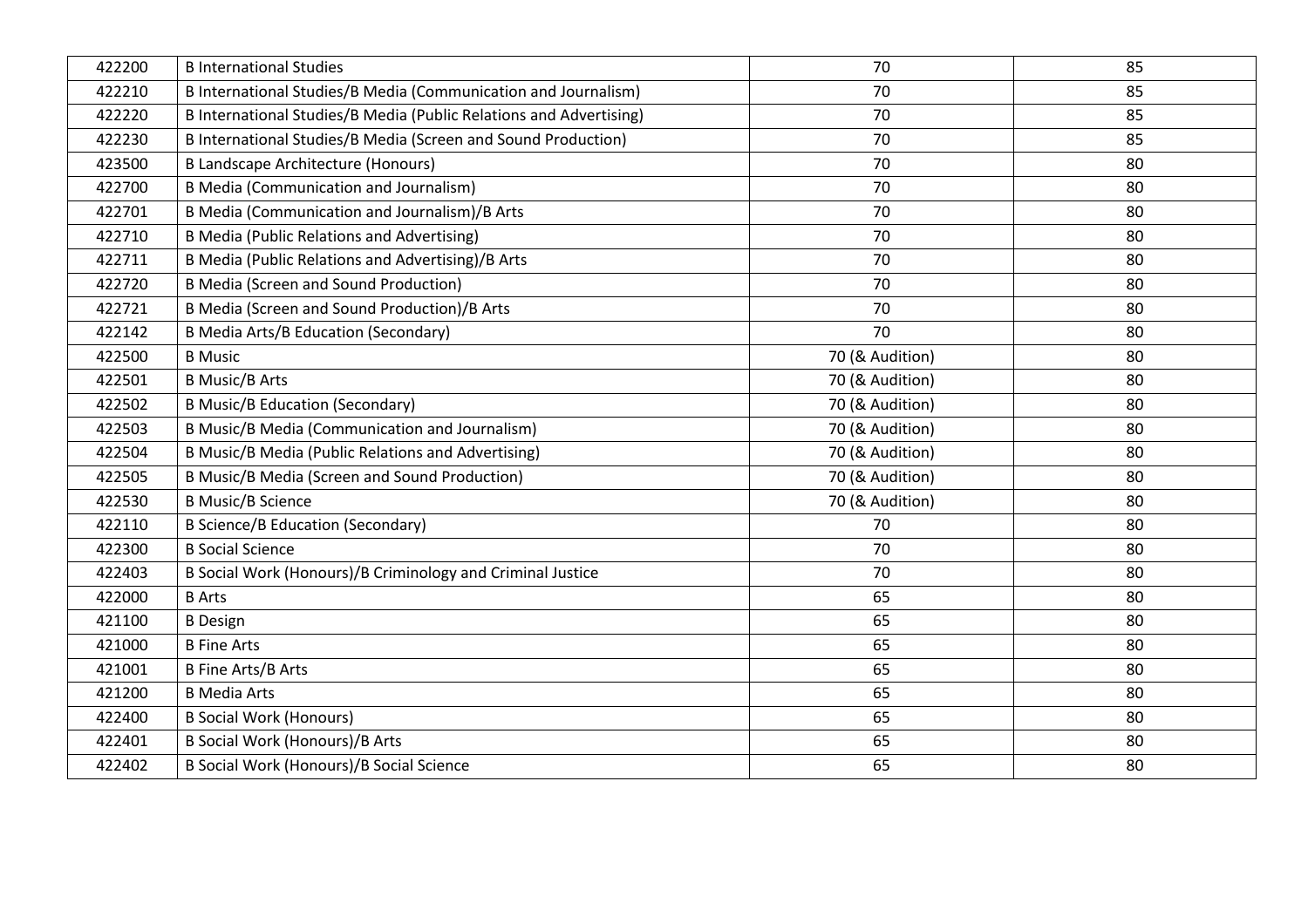|        | <b>UNSW Business</b>                                                                        |                            |                                   |  |
|--------|---------------------------------------------------------------------------------------------|----------------------------|-----------------------------------|--|
| Code   | <b>Degree</b>                                                                               | 2023 Gateway Adjusted ATAR | <b>2022 Lowest Selection Rank</b> |  |
| 424300 | <b>B</b> Actuarial Studies                                                                  | 87.5                       | 98                                |  |
| 424350 | B Actuarial Studies/B Sc(Adv Maths)(Hons), B Eco, B Com, B Sc, B Info Sys, B<br>Sc(Comp Sc) | 87.5                       | 98                                |  |
| 424050 | <b>B Commerce (International)</b>                                                           | 84                         | 96                                |  |
| 424460 | B Economics/B Science (Advanced Mathematics) (Honours)                                      | 83                         | 93                                |  |
| 424000 | <b>B</b> Commerce                                                                           | 81                         | 93                                |  |
| 424200 | B Commerce/B Science (Advanced Mathematics) (Honours)                                       | 81                         | 93                                |  |
| 424100 | BCom/BA,B Ec,B InfoSys, BSc,BFA,BMedia (PR&Ad),BSc (CompSc),B Av<br>(Mgt), BAdvSc (H), BDes | 81                         | 93                                |  |
| 424470 | <b>B Economics/B Advanced Science (Honours)</b>                                             | 80                         | 93                                |  |
| 424480 | B Economics/B Science (Comp Sc)                                                             | 80                         | 90                                |  |
| 424400 | <b>B</b> Economics                                                                          | 78                         | 90                                |  |
| 424450 | B Economics/B Arts, B Science                                                               | 78                         | 90                                |  |
| 424500 | <b>B Information Systems</b>                                                                | 75                         | 88                                |  |

### **UNSW Engineering**

| --- <i>--</i> -------<br>Code | <b>Degree</b>                                                                              | 2023 Gateway Adjusted ATAR | <b>2022 Lowest Selection Rank</b> |
|-------------------------------|--------------------------------------------------------------------------------------------|----------------------------|-----------------------------------|
| 425450                        | B Engineering (Honours) (Civil with Architecture)                                          | 85                         | 94                                |
| 425150                        | B Engineering (Honours)(Electrical)/Master of Engineering (Electrical)                     | 85                         | 94                                |
| 425900                        | B Engineering (Honours)/B Commerce                                                         | 81                         | 93                                |
| 425950                        | Eng(Hons)(Bioinf/Chem/Comp/Elec/Mech/Mechatronic/Soft/Telecom)/Master<br>of Biomedical Eng | 80                         | 90                                |
| 425050                        | B Engineering (Honours) (Aero/Mech and Manufact/Mechanical)                                | 80                         | 90                                |
| 425770                        | <b>B Engineering (Honours) (Bioinformatics)</b>                                            | 80                         | 90                                |
| 425550                        | B Engineering (Honours) (Chemical/Chemical Product Engineering)                            | 80                         | 90                                |
| 425400                        | B Engineering (Honours) (Civil)                                                            | 80                         | 90                                |
| 425700                        | B Engineering (Honours) (Computer)                                                         | 80                         | 90                                |
| 425470                        | B Engineering (Honours) (Environmental)                                                    | 80                         | 90                                |
| 425000                        | B Engineering (Honours) (Flexible First Year)                                              | 80                         | 90                                |
| 425020                        | B Engineering (Honours) (Mechatronic)                                                      | 80                         | 90                                |
| 425300                        | B Engineering (Honours) (Mining)                                                           | 80                         | 90                                |
| 425650                        | B Engineering (Honours) (Petroleum)                                                        | 80                         | 90                                |
| 425200                        | B Engineering (Honours) (Photovoltaics and Solar Energy/Renewable Energy)                  | 80                         | 90                                |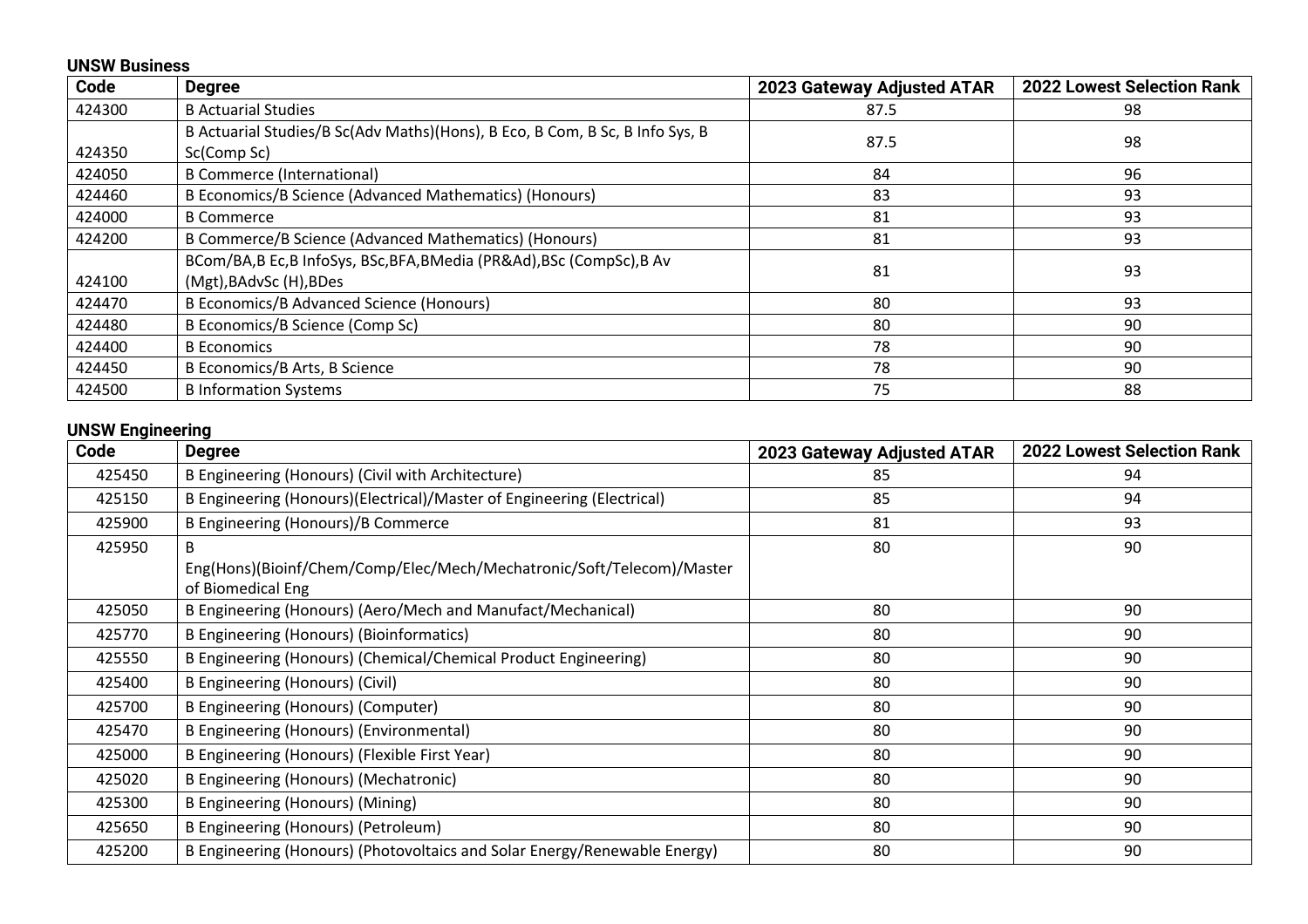| 425750 | B Engineering (Honours) (Software)                                             | 80 | 90 |
|--------|--------------------------------------------------------------------------------|----|----|
| 425500 | B Engineering (Honours) (Surveying)                                            | 80 | 90 |
| 425100 | B Engineering (Honours) (Telecommunications/Electrical/Quantum)                | 80 | 90 |
| 425850 | B Engineering (Honours) combined with B Arts, B Science, B Science (Comp Sc)   | 80 | 90 |
| 425402 | B Engineering (Honours)(Civil)/B Surveying                                     | 80 | 90 |
| 425401 | B Engineering (Honours)/B Engineering Science                                  | 80 | 90 |
| 425800 | B Science (Comp Sc), B Science (Comp Sc)/B Arts, B Science (Comp Sc)/B Science | 80 | 90 |
| 425801 | B Science (Computer Science)/B Media Arts                                      | 80 | 90 |
| 425600 | <b>B Food Science (Honours)</b>                                                | 75 | 85 |

### **UNSW Law and Justice**

| Code    | <b>Degree</b>                    | 2023 Gateway Adjusted ATAR | 2022 Lowest Selection Rank |
|---------|----------------------------------|----------------------------|----------------------------|
| 4260600 | B Psych (H)/B Laws               | 90                         | $98.55 + LAT$              |
| 426000  | B Double Law                     | 85                         | $91.65 + LAT$              |
| 426050  | B Music/B Laws                   | 85 (& Audition)            | $96.6 + LAT$               |
| 422350  | B Criminology & Criminal Justice | 70                         | 80                         |

## **UNSW Medicine**

| Code   | Degree                                                     | <b>2023 Gateway Adjusted ATAR</b> | 2022 Lowest Selection Rank |
|--------|------------------------------------------------------------|-----------------------------------|----------------------------|
| 429750 | <sup>1</sup> B Vision Science/Master of Clinical Optometry | 92                                | 99.5                       |
| 429740 | B Vision Science                                           |                                   |                            |
| 428100 | <b>B Exercise Physiology</b>                               |                                   |                            |
| 428200 | B International Public Health Online                       | 70                                | 80                         |

## **UNSW Science**

| Code   | <b>Degree</b>                                                           | 2023 Gateway Adjusted ATAR | <b>2022 Lowest Selection Rank</b> |
|--------|-------------------------------------------------------------------------|----------------------------|-----------------------------------|
| 429850 | <b>B Psychology (Honours)</b>                                           | 90                         | 98                                |
| 429350 | <b>B Advanced Science (Honours)</b>                                     | 83                         | 93                                |
| 429370 | B Advanced Science (Honours)/B Arts                                     | 83                         | 93                                |
| 429360 | B Advanced Science (Honours)/B Engineering (Honours)                    | 83                         | 93                                |
| 429395 | B Advanced Science (Honours)/B Fine Arts                                | 83                         | 93                                |
| 429361 | B Advanced Science (Honours)/B Science (Computer Science)               | 83                         | 93                                |
| 429390 | B Advanced Science (Honours)/B Social Science                           | 83                         | 93                                |
| 429330 | B Science (Advanced Mathematics) (Honours)/B Engineering (Honours)      | 83                         | 93                                |
| 429331 | B Science (Advanced Mathematics) (Honours)/B Science (Computer Science) | 83                         | 93                                |
| 429300 | B Science (Advanced Mathematics) (Honours)                              | 83                         | 93                                |